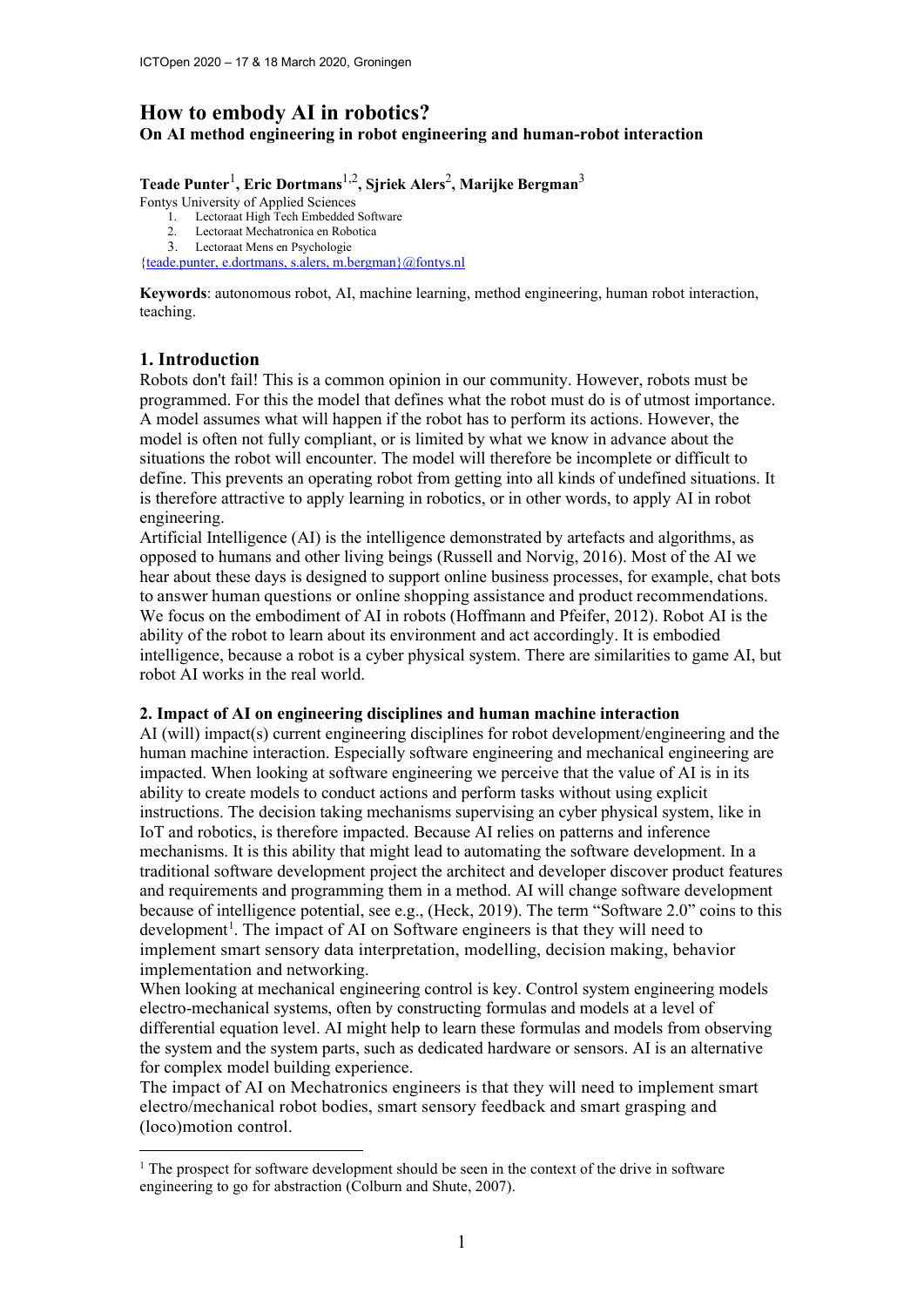Although the application of AI in software– and control engineering is not fully explored yet, its applicability seems to be infinite. Adding "intelligence" to machine will help to make them act autonomously, to diagnose problems themselves, as well as to make them self-repairing. The other way around, dealing with their world, robot are fed by environment data. When these data are gathered via machine learning / AI this will mean that robot development will face development hurdles. Robots have to deal with an unstructured world. We focus on embodied AI.

## **3. Embodied AI**

Co-bots have to coexist and cooperate with humans. The users of co-bots often are less technically literate than the operators of traditional industrial robots. It is therefore of the utmost importance that humans can interact naturally and intuitively with co-bots. Furthermore they must fit in the human work environment. Though the larger body of research on Human Robot Interaction (HRI) and robot design focuses on service robots interacting in social or public settings, for instance the work of Dautenhahn (2007) and Sisbot et al (2010), the main findings will be valid for industrial co-bots as well. Given that co-bots will work closely together with us, it may be assumed that several principles of human teamwork will apply in this situation as well. In this respect the concepts of interdependency, trust, communication and coordination are considered to be important.

In the co-bot architecture we can identify several places where AI can be applied, namely:

- Body control: health/vitals, safety and motion control.
- Perception: interpretation of sensor data, including localization, object detection, human intent recognition.
- World Model: making a model of the state of the world based on own perceptions and those of companion robots.
- Actuation: basic behavioral skills (including motion planning, collision avoidance, grasping) and behavior selection (which behavioral skill to activate depending on the state of the world).



#### **Figure** 1 **Two application areas for AI in robotics: Perception AI and action AI.**

Meanwhile academic research has provided us with a large number of AI algorithms that can be applied in a co-bot setting. For example, Behavior Trees (Colledanchise & Ögren, 2018), Simultaneous Localisation And Mapping: SLAM (Thrun et al. 2010) and Path & motion Planning(LaValle, 2006). With the algorithms we can implement robot applications like the motion planning and collision avoidance of robot arm.

Applied AI research<sup>[2](#page-1-0)</sup> as opposed to academic AI research is not focusing on the research for better algorithms. As applied AI researchers we focus on the practical aspects of applying AI algorithms:

- How to map a concrete co-bot use case on a set of problems that we need to solve using AI?
- Which of the known AI algorithms are the best choice to solve the problems at hand?

<span id="page-1-0"></span><sup>&</sup>lt;sup>2</sup> In the Netherlands done by research groups in hoger beroepsonderwijs (hbo).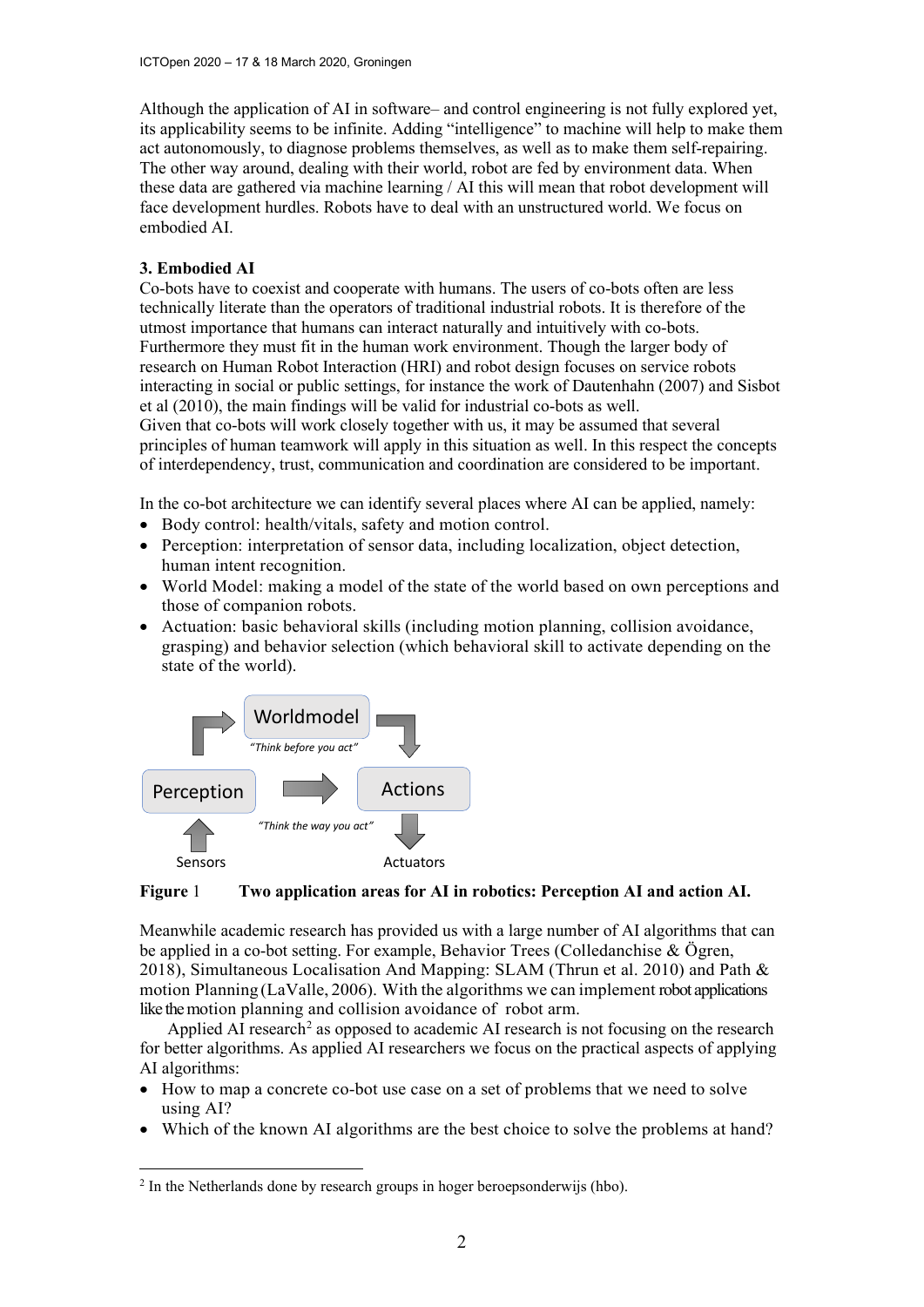- What are the trade-offs between traditional algorithms and AI algorithms?
- How to combine traditional and AI algorithms?
- How do we get the training dataset needed for AI algorithms?
- How can we improve the quality and quantity of the data using cleaning and augmentation?
- How to setup an appropriate AI algorithm training and testing pipeline?
- How to validate a solution in terms of required quality, performance and reliability?

These questions relate to three of the four research challenges as identified by the AI Research Agenda for the Netherlands (NWO, 2019). The three facets that should be on the applied research agenda of the hbo as well are: Creating AI systems, AI systems and humans and AI systems and society. We consider the fourth challenge of the agenda "Creating AI Components", like new AI concepts and algorithms, to be the territory of fundamental academic research.

Concerning the research challenges on "Creating AI systems" we propose to work on an AI method engineering approach with other (applied) research and educational institutes. We argue that tailoring of AI methods and tools is needed to enable applicable, responsible and understandable AI in robotics. Our primary focus is to equip companies and our students with practical and validated AI knowledge, the methods and tools to apply AI.

#### **4. AI Method engineering for robot engineering**

Robot development and engineering should be a reasoning mechanism that consists of a framework to select existing AI methods and tools, like Keras, Pytorch or models and algorithms, for specific robot contexts. The approach should help companies and students to work with the new terminology and to find their way in the many different AI methods can be used for robot design. Each method might cover its own problem area, while repeated application will provide more validated and appropriate application. Selecting and especially combining (parts of) methods is one of the educational challenges when designing and engineering systems.

Two typical examples of AI application in robotics that were conducted by our research groups and that might be input for AI method engineering are:

- Localization in robot soccer (Robocup MSL). A setup was made by using computer vision and applying machine learning on the camera images. The information is fused with data from the odometry and gyro of the robot to achieve more accurate positioning than can be done with existing sensors.
- Interaction Module for Automated Guided Vehicles. A setup was developed by using an neural network for pose recognition. The network was implemented via an Interaction Module that is mounted on a mobile robot to detect human intentions, e.g., if a person is approaching or leaving the surroundings of the robot.

The AI method engineering approach distinguishes the application domain and the framework. The application domain is the (problem)area in which AI is used for improving a robot domain. An important aspect of the AI applications is that it is contextbound, so what works "well" depends on the situation. Therefore we are interested in when AI method parts work and when they will not work.

The framework for AI application is the thinking about how to design and apply the AI methods and tools. It can is method engineering to select appropriate AI methods and tools, to apply and to learn about them. An overview of this version of the approach is depicted below<sup>[3](#page-2-0)</sup>.

Phases in the application domain that will be most like are:

<span id="page-2-0"></span><sup>&</sup>lt;sup>3</sup> This is a version based on current thoughts. The foreseen research might results in changes of the approach.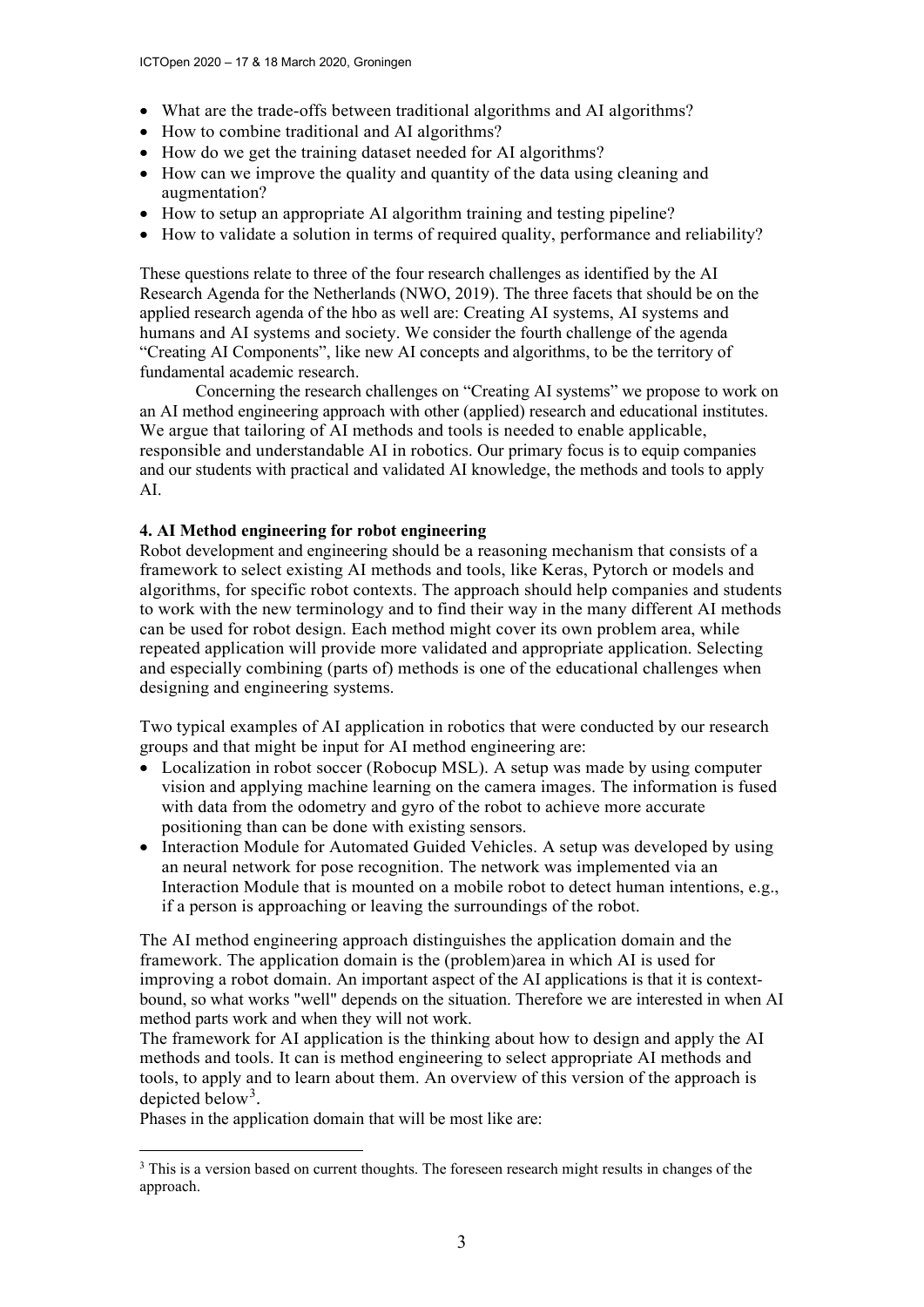- Domain analysis analysis of the robot challenge. What to achieve with the robot and which strategy should be followed for an AI implementation to support the robot or human–robot interaction?
- Data preparation preparation, collection, cleaning and processing of data. Preparation A machine learning model needs to be trained using the data it will also use for the predictions.
- Design, deployment the design of the model.
- Feedback on the AI implementation.

Phases in the Framework for AI application that will be most like are:

- Selection of AI method selection of part of existing tools, framework to implement the strategy chosen for the domain analysis.
- Experiences with AI method/tool based on the experiences gathered during the design  $\ell$ deployment as well as on the implementation in the field (feedback).
- AI method evaluation based on the experiences. Lessons learning / guidelines for the toolbox.



**Figure 2 Overview of AI Method engineering for robot engineering.**

#### **5. Summary**

We think that a structured approach is needed for embodying AI in robotics. This approach should help the companies we work with, which are often no AI-experts, and should facilitate our students. Therefore we argue that tailoring of AI methods and tools is needed to enable applicable, explainable AI in robotics. The approach should be applicable by companies and students to address practical problems at hand. The approach should be explainable because its models should be interpretable and inclusive and should be deployed with confidence<sup>[4](#page-3-0)</sup>. Because embodiment requires insight in usefulness of robots and AI in their specific contexts, the approach requires the input of multiple research and educational areas, like mechatronics, psychology and software engineering. This is why we invite applied researchers to work on AI robot engineering and elaborate with us.

<span id="page-3-0"></span><sup>4</sup> <https://cloud.google.com/explainable-ai/>